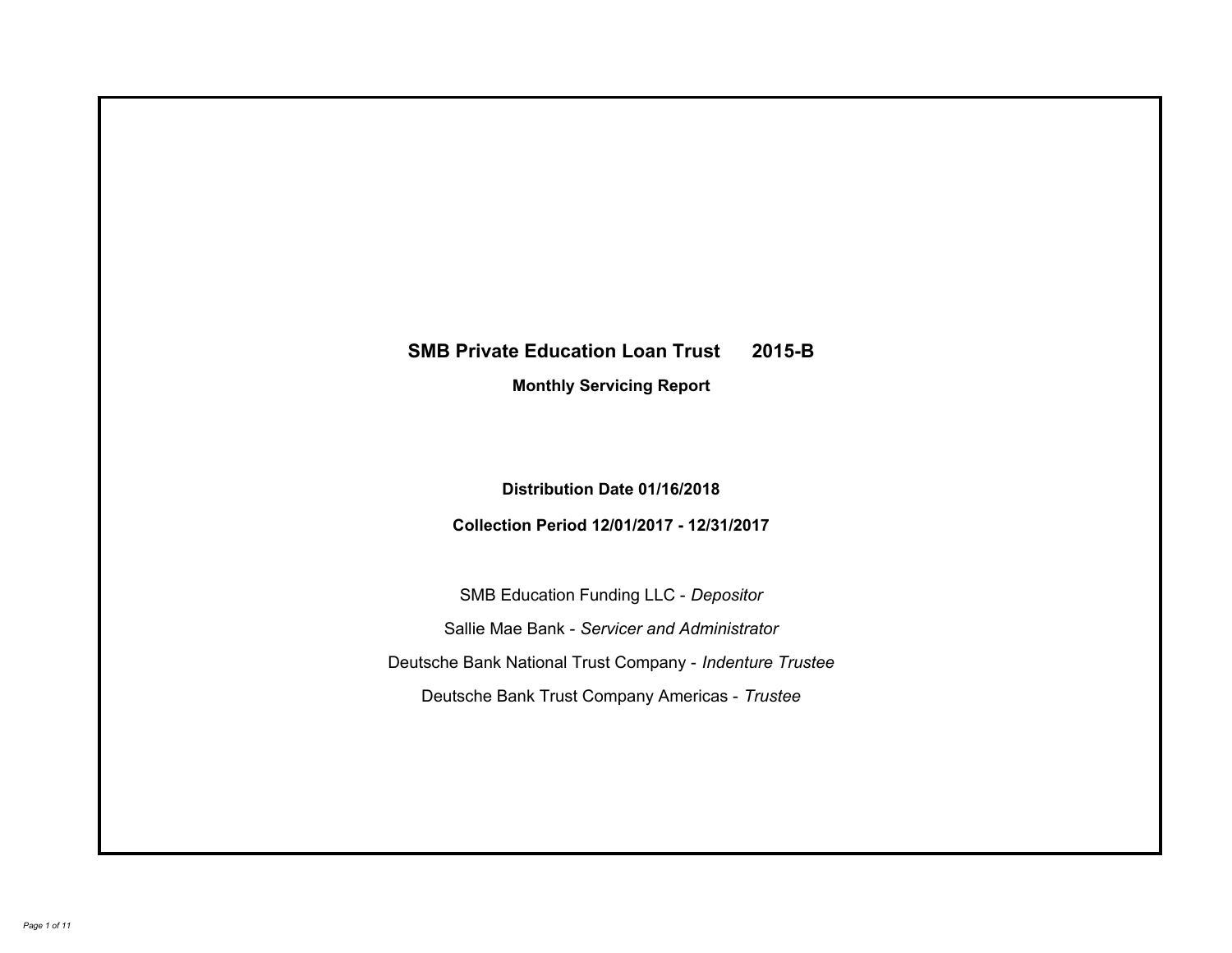| Α         | <b>Student Loan Portfolio Characteristics</b> |                                                 | Settlement Date<br>07/30/2015 | 11/30/2017            | 12/31/2017            |
|-----------|-----------------------------------------------|-------------------------------------------------|-------------------------------|-----------------------|-----------------------|
|           | <b>Principal Balance</b>                      |                                                 | \$700,964,388.29              | \$546,678,613.91      | \$540,875,934.55      |
|           | Interest to be Capitalized Balance            |                                                 | 42,430,107.89                 | 31,574,114.64         | 28,499,561.17         |
|           | Pool Balance                                  |                                                 | \$743,394,496.18              | \$578,252,728.55      | \$569,375,495.72      |
|           | Weighted Average Coupon (WAC)                 |                                                 |                               |                       |                       |
|           |                                               | WAC1 (Contractual Interest Rate on the Loan)    | 8.20%                         | 8.91%                 | 9.08%                 |
|           |                                               | WAC2 (Average of Applicable Interest Rate)      | 8.18%                         | 8.86%                 | 9.04%                 |
|           |                                               | WAC3 (Average of Actual Interest Rate)          | 8.13%                         | 8.79%                 | 8.96%                 |
|           | Weighted Average Remaining Term               |                                                 | 128.84                        | 120.18                | 120.05                |
|           | Number of Loans                               |                                                 | 63,899                        | 50,376                | 49,713                |
|           | Number of Borrowers<br>Pool Factor            |                                                 | 43,918                        | 34,414<br>0.777854466 | 34,006<br>0.765912982 |
|           |                                               | Since Issued Total Constant Prepayment Rate (1) |                               | 7.87%                 | 7.95%                 |
|           |                                               |                                                 |                               |                       |                       |
| В         | <b>Debt Securities</b>                        | Cusip/Isin                                      | 12/15/2017                    |                       | 01/16/2018            |
|           | A <sub>2</sub> A                              | 78448QAB4                                       | \$184,438,985.60              |                       | \$177,519,754.66      |
|           | A <sub>2</sub> B                              | 78448QAC2                                       | \$86,455,774.51               |                       | \$83,212,385.00       |
|           | A <sub>3</sub>                                | 78448QAD0                                       | \$75,000,000.00               |                       | \$75,000,000.00       |
|           | B                                             | 78448QAE8                                       | \$70,000,000.00               |                       | \$70,000,000.00       |
|           | $\mathsf C$                                   | 78448QAF5                                       | \$50,000,000.00               |                       | \$50,000,000.00       |
|           |                                               |                                                 |                               |                       |                       |
| ${\bf C}$ | <b>Certificates</b>                           | <b>Cusip/Isin</b>                               | 12/15/2017                    |                       | 01/16/2018            |
|           | Residual                                      | 78448Q108                                       | \$100,000.00                  |                       | \$100,000.00          |
|           |                                               |                                                 |                               |                       |                       |
| D         | <b>Account Balances</b>                       |                                                 | 12/15/2017                    |                       | 01/16/2018            |
|           | Reserve Account Balance                       |                                                 | \$1,896,081.00                |                       | \$1,896,081.00        |
|           |                                               |                                                 |                               |                       |                       |
| E         | <b>Asset / Liability</b>                      |                                                 | 12/15/2017                    |                       | 01/16/2018            |
|           | Overcollateralization Percentage              |                                                 | 19.43%                        |                       | 19.96%                |
|           | Specified Overcollateralization Amount        |                                                 | \$173,475,818.57              |                       | \$170,812,648.72      |
|           | Actual Overcollateralization Amount           |                                                 | \$112,357,968.44              |                       | \$113,643,356.06      |
|           |                                               |                                                 |                               |                       |                       |

(1) Since Issued Total CPR calculations found in monthly servicing reports issued on or prior to September 15, 2015 originally included loans that were removed from the pool by the sponsor because they became ineligible for the pool between the cut-off date and settlement date. On October 5, 2015, Since Issued Total CPR calculations were revised to exclude these loans and all prior monthly servicing reports were restated. For additional information, see 'Since Issued CPR Methodology' found on page 11 of this report.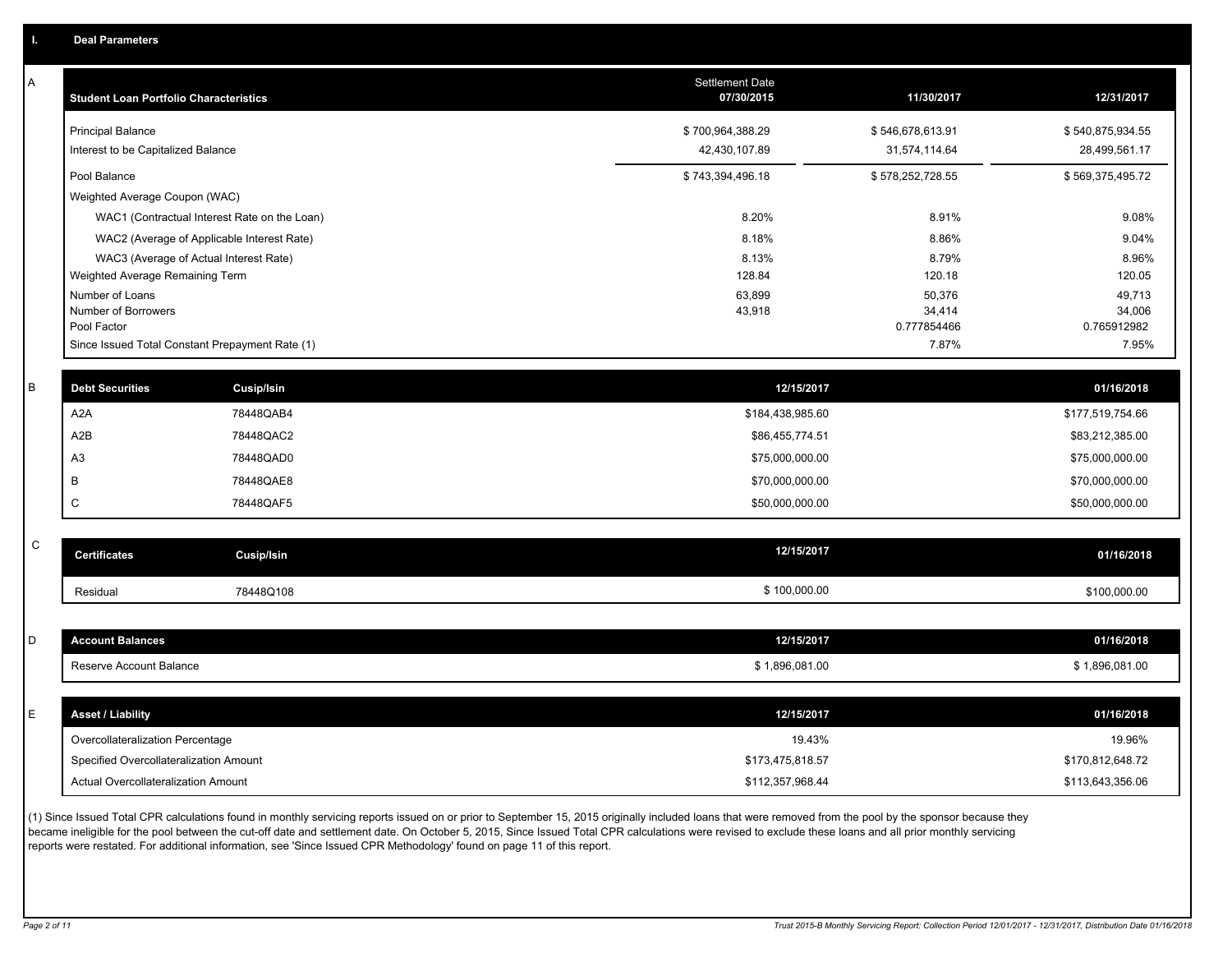### **II. 2015-B Trust Activity 12/01/2017 through 12/31/2017**

| Α | <b>Student Loan Principal Receipts</b>                           |                 |  |
|---|------------------------------------------------------------------|-----------------|--|
|   | <b>Borrower Principal</b>                                        | 9,054,047.04    |  |
|   | <b>Consolidation Activity Principal</b>                          | 0.00            |  |
|   | Seller Principal Reimbursement                                   | 0.00            |  |
|   | Servicer Principal Reimbursement                                 | 0.00            |  |
|   | Delinquent Principal Purchases by Servicer                       | 0.00            |  |
|   | <b>Other Principal Deposits</b>                                  | 0.00            |  |
|   | <b>Total Principal Receipts</b>                                  | \$9,054,047.04  |  |
| B | <b>Student Loan Interest Receipts</b>                            |                 |  |
|   | Borrower Interest                                                | 2,600,223.32    |  |
|   | <b>Consolidation Activity Interest</b>                           | 0.00            |  |
|   | Seller Interest Reimbursement                                    | 0.00            |  |
|   | Servicer Interest Reimbursement                                  | 0.00            |  |
|   | Delinquent Interest Purchases by Servicer                        | 0.00            |  |
|   | <b>Other Interest Deposits</b>                                   | 0.00            |  |
|   | <b>Total Interest Receipts</b>                                   | \$2,600,223.32  |  |
| C | <b>Recoveries on Realized Losses</b>                             | \$140,623.39    |  |
| D | <b>Investment Income</b>                                         | \$12,029.11     |  |
| Е | <b>Funds Borrowed from Next Collection Period</b>                | \$0.00          |  |
| F | <b>Funds Repaid from Prior Collection Period</b>                 | \$0.00          |  |
| G | Loan Sale or Purchase Proceeds                                   | \$0.00          |  |
| н | Initial Deposits to Distribution Account                         | \$0.00          |  |
|   | <b>Excess Transferred from Other Accounts</b>                    | \$0.00          |  |
| J | <b>Borrower Benefit Reimbursements</b>                           | \$0.00          |  |
| Κ | <b>Other Deposits</b>                                            | \$0.00          |  |
| Г | <b>Other Fees Collected</b>                                      | \$0.00          |  |
| м | <b>AVAILABLE FUNDS</b>                                           | \$11,806,922.86 |  |
| N | Non-Cash Principal Activity During Collection Period             | \$3,251,367.68  |  |
| O | Aggregate Purchased Amounts by the Depositor, Servicer or Seller | \$0.00          |  |
| P | Aggregate Loan Substitutions                                     | \$0.00          |  |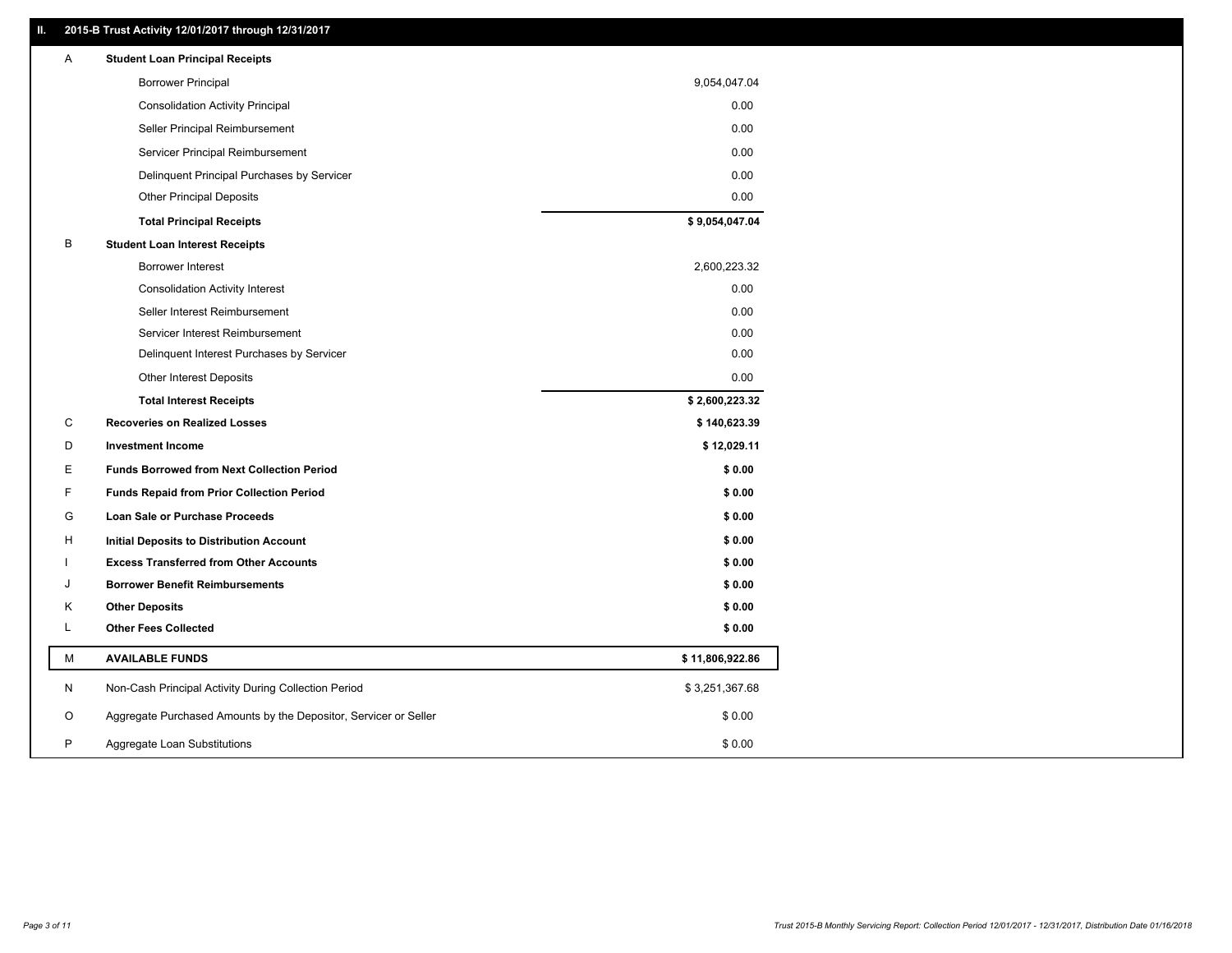|                   |                       |                          |         |                                                           | <b>Loans by Repayment Status</b> |                            |                          |         |                                                                  |                |                            |
|-------------------|-----------------------|--------------------------|---------|-----------------------------------------------------------|----------------------------------|----------------------------|--------------------------|---------|------------------------------------------------------------------|----------------|----------------------------|
|                   |                       |                          |         | 12/31/2017                                                |                                  |                            |                          |         | 11/30/2017                                                       |                |                            |
|                   |                       | <b>Wtd Avg</b><br>Coupon | # Loans | Principal and<br><b>Interest Accrued</b><br>to Capitalize | % of Principal                   | % of Loans in<br>Repay (1) | <b>Wtd Avg</b><br>Coupon | # Loans | <b>Principal and</b><br><b>Interest Accrued</b><br>to Capitalize | % of Principal | % of Loans in<br>Repay (1) |
| INTERIM:          | IN SCHOOL             | 10.06%                   | 3,863   | \$57,447,339.30                                           | 10.090%                          | $-$ %                      | 9.87%                    | 4,067   | \$59,607,711.40                                                  | 10.308%        | $-$ %                      |
|                   | GRACE                 | 9.92%                    | 900     | \$12,016,301.30                                           | 2.110%                           | $-$ %                      | 9.75%                    | 1,421   | \$19,928,619.81                                                  | 3.446%         | $-$ %                      |
|                   | <b>DEFERMENT</b>      | 9.99%                    | 2,676   | \$32,045,189.78                                           | 5.628%                           | $-$ %                      | 9.77%                    | 2,771   | \$33,330,917.15                                                  | 5.764%         | $-$ %                      |
| <b>REPAYMENT:</b> | <b>CURRENT</b>        | 8.68%                    | 39,527  | \$429,062,955.17                                          | 75.357%                          | 91.706%                    | 8.51%                    | 39,497  | \$429,662,659.83                                                 | 74.304%        | 92.324%                    |
|                   | 31-60 DAYS DELINQUENT | 9.51%                    | 724     | \$9,680,124.98                                            | 1.700%                           | 2.069%                     | 9.16%                    | 623     | \$8,161,779.47                                                   | 1.411%         | 1.754%                     |
|                   | 61-90 DAYS DELINQUENT | 9.01%                    | 297     | \$3,916,624.82                                            | 0.688%                           | 0.837%                     | 9.01%                    | 320     | \$4,211,784.39                                                   | 0.728%         | 0.905%                     |
|                   | > 90 DAYS DELINQUENT  | 9.46%                    | 204     | \$2,660,106.68                                            | 0.467%                           | 0.569%                     | 9.33%                    | 191     | \$2,273,104.70                                                   | 0.393%         | 0.488%                     |
|                   | FORBEARANCE           | 9.11%                    | 1,522   | \$22,546,853.69                                           | 3.960%                           | 4.819%                     | 8.68%                    | 1,486   | \$21,076,151.80                                                  | 3.645%         | 4.529%                     |
| <b>TOTAL</b>      |                       |                          | 49,713  | \$569,375,495.72                                          | 100.00%                          | 100.00%                    |                          | 50,376  | \$578,252,728.55                                                 | 100.00%        | 100.00%                    |

Percentages may not total 100% due to rounding \*

1 Loans classified in "Repayment" include any loan for which interim interest only, \$25 fixed payments or full principal and interest payments are due.

| 11/30/2017<br>12/31/2017<br>Principal and<br><b>Principal and</b><br><b>Wtd Avg</b><br><b>Interest Accrued</b><br>% of Loans in<br><b>Wtd Avg</b><br><b>Interest Accrued</b><br>to Capitalize<br>P&I Repay (2)<br>to Capitalize<br>% of Principal<br># Loans<br>% of Principal<br>Coupon<br>Coupon<br># Loans<br>IN SCHOOL<br>$-$ %<br>INTERIM:<br>9.61%<br>7,648<br>\$110,569,077.00<br>19.419%<br>9.41%<br>8,012<br>\$114,765,632.71<br>19.847%<br>GRACE<br>$-$ %<br>9.26%<br>9.48%<br>1,750<br>4.278%<br>2,898<br>7.149%<br>\$24,358,421.14<br>\$41,339,638.58<br><b>DEFERMENT</b><br>$-$ %<br>9.54%<br>5,018<br>10.300%<br>9.33%<br>5,170<br>\$58,643,012.69<br>\$60,670,238.80<br>10.492%<br><b>CURRENT</b><br>8.58%<br>32,632<br>59.368%<br>8.40%<br>P&I REPAYMENT:<br>\$338,028,440.43<br>31,748<br>\$326,782,341.59<br>56.512%<br>89.948% |                                |
|---------------------------------------------------------------------------------------------------------------------------------------------------------------------------------------------------------------------------------------------------------------------------------------------------------------------------------------------------------------------------------------------------------------------------------------------------------------------------------------------------------------------------------------------------------------------------------------------------------------------------------------------------------------------------------------------------------------------------------------------------------------------------------------------------------------------------------------------------|--------------------------------|
|                                                                                                                                                                                                                                                                                                                                                                                                                                                                                                                                                                                                                                                                                                                                                                                                                                                   |                                |
|                                                                                                                                                                                                                                                                                                                                                                                                                                                                                                                                                                                                                                                                                                                                                                                                                                                   | % of Loans in<br>P&I Repay (2) |
|                                                                                                                                                                                                                                                                                                                                                                                                                                                                                                                                                                                                                                                                                                                                                                                                                                                   | $-$ %                          |
|                                                                                                                                                                                                                                                                                                                                                                                                                                                                                                                                                                                                                                                                                                                                                                                                                                                   | $-$ %                          |
|                                                                                                                                                                                                                                                                                                                                                                                                                                                                                                                                                                                                                                                                                                                                                                                                                                                   | $-$ %                          |
|                                                                                                                                                                                                                                                                                                                                                                                                                                                                                                                                                                                                                                                                                                                                                                                                                                                   | 90.402%                        |
| 31-60 DAYS DELINQUENT<br>657<br>571<br>9.46%<br>1.543%<br>2.338%<br>9.05%<br>1.282%<br>\$8,786,604.68<br>\$7,412,680.27                                                                                                                                                                                                                                                                                                                                                                                                                                                                                                                                                                                                                                                                                                                           | 2.051%                         |
| 61-90 DAYS DELINQUENT<br>8.98%<br>290<br>0.678%<br>1.027%<br>9.00%<br>303<br>0.687%<br>\$3,859,449.67<br>\$3,972,156.97                                                                                                                                                                                                                                                                                                                                                                                                                                                                                                                                                                                                                                                                                                                           | 1.099%                         |
| > 90 DAYS DELINQUENT<br>9.45%<br>196<br>9.31%<br>188<br>\$2,583,636.42<br>0.454%<br>0.687%<br>\$2,233,887.83<br>0.386%                                                                                                                                                                                                                                                                                                                                                                                                                                                                                                                                                                                                                                                                                                                            | 0.618%                         |
| <b>FORBEARANCE</b><br>9.11%<br>1,522<br>3.960%<br>8.68%<br>6.000%<br>1,486<br>3.645%<br>\$22,546,853.69<br>\$21,076,151.80                                                                                                                                                                                                                                                                                                                                                                                                                                                                                                                                                                                                                                                                                                                        | 5.831%                         |
| <b>TOTAL</b><br>100.00%<br>100.00%<br>49,713<br>50,376<br>100.00%<br>\$569,375,495.72<br>\$578,252,728.55<br>$\star$<br>Percentages may not total 100% due to rounding<br>2 Loans classified in "P&I Repayment" includes only those loans for which scheduled principal and interest payments are due.                                                                                                                                                                                                                                                                                                                                                                                                                                                                                                                                            | 100.00%                        |

WAC reflects WAC3 To conform with company standard reporting these sections now include Princial and Interest Accrued to Capitalize.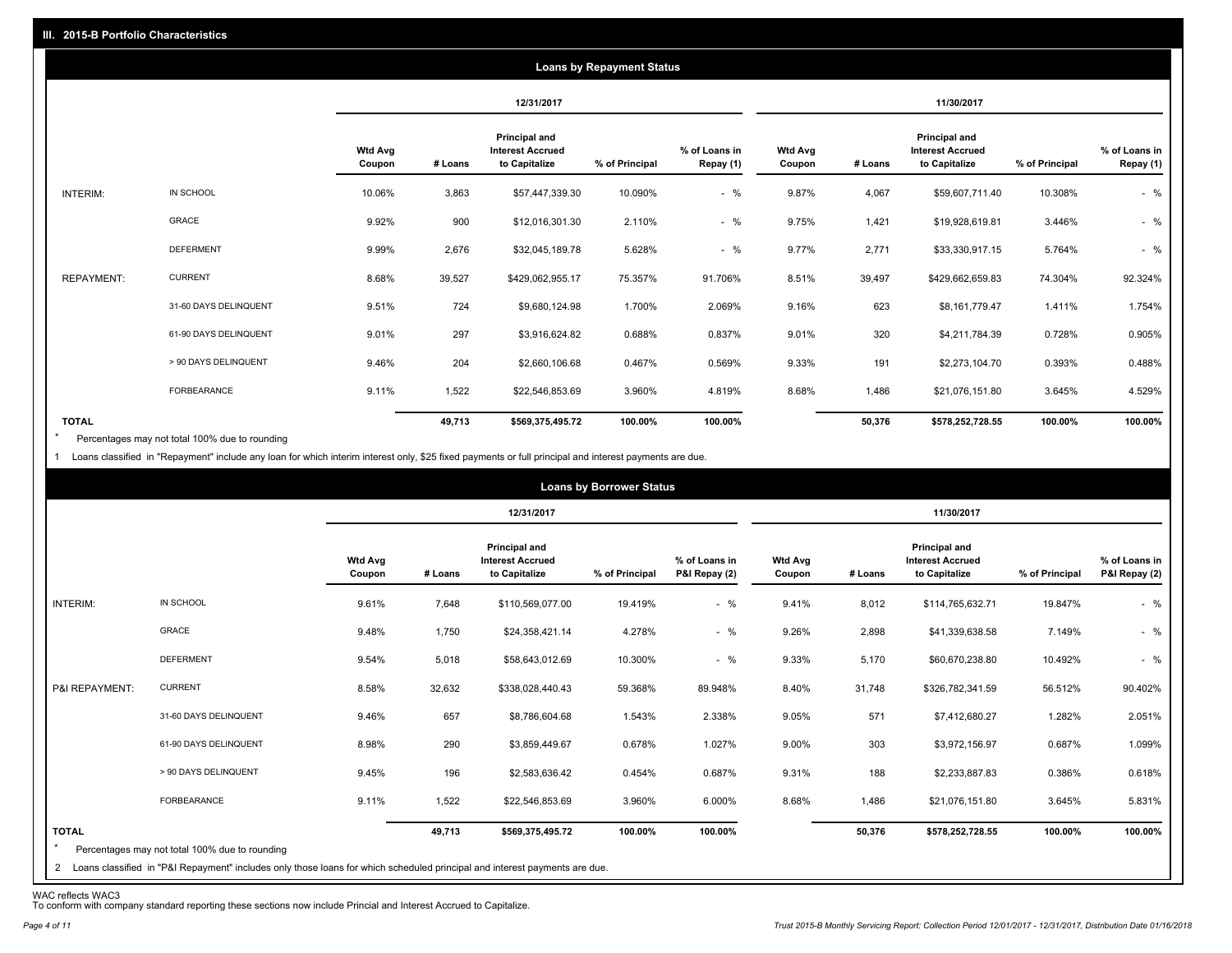|                                                                                                  | 12/31/2017       | 11/30/2017       |
|--------------------------------------------------------------------------------------------------|------------------|------------------|
| Pool Balance                                                                                     | \$569,375,495.72 | \$578,252,728.55 |
| Total # Loans                                                                                    | 49,713           | 50,376           |
| Total # Borrowers                                                                                | 34,006           | 34,414           |
| Weighted Average Coupon                                                                          | 9.04%            | 8.86%            |
| Weighted Average Remaining Term                                                                  | 120.05           | 120.18           |
| Percent of Pool - Cosigned                                                                       | 92.7%            | 92.6%            |
| Percent of Pool - Non Cosigned                                                                   | 7.3%             | 7.4%             |
| Borrower Interest Accrued for Period                                                             | \$4,039,175.82   | \$3,877,106.11   |
| <b>Outstanding Borrower Interest Accrued</b>                                                     | \$31,781,412.24  | \$34,651,410.54  |
| Gross Principal Realized Loss - Periodic *                                                       | \$973,852.26     | \$569,275.67     |
| Gross Principal Realized Loss - Cumulative *                                                     | \$16,098,296.43  | \$15,124,444.17  |
| Recoveries on Realized Losses - Periodic                                                         | \$140,623.39     | \$537,192.67     |
| Recoveries on Realized Losses - Cumulative                                                       | \$1,858,764.75   | \$1,718,141.36   |
| Net Losses - Periodic                                                                            | \$833,228.87     | \$32,083.00      |
| Net Losses - Cumulative                                                                          | \$14,239,531.68  | \$13,406,302.81  |
| Non-Cash Principal Activity - Capitalized Interest                                               | \$4,233,826.33   | \$6,917,683.96   |
| Since Issued Total Constant Prepayment Rate (CPR) (1)                                            | 7.95%            | 7.87%            |
| <b>Loan Substitutions</b>                                                                        | \$0.00           | \$0.00           |
| <b>Cumulative Loan Substitutions</b>                                                             | \$0.00           | \$0.00           |
| <b>Unpaid Servicing Fees</b>                                                                     | \$0.00           | \$0.00           |
| <b>Unpaid Administration Fees</b>                                                                | \$0.00           | \$0.00           |
| <b>Unpaid Carryover Servicing Fees</b>                                                           | \$0.00           | \$0.00           |
| Note Interest Shortfall                                                                          | \$0.00           | \$0.00           |
| Loans in Modification                                                                            | \$25,207,567.56  | \$23,897,099.14  |
| % of Loans in Modification as a % of Loans in Repayment (P&I)                                    | 7.14%            | 7.02%            |
|                                                                                                  |                  |                  |
| % Annualized Gross Principal Realized Loss - Periodic as a %<br>of Loans in Repayment (P&I) * 12 | 3.31%            | 2.01%            |
| % Gross Principal Realized Loss - Cumulative as a % of<br>Original Pool Balance                  | 2.17%            | 2.03%            |

\* In accordance with the Servicer's current policies and procedures, after September 1, 2017 loans subject to bankruptcy claims generally will not be reported as a charged-off unless and until they are delinquent for 120 d

(1) Since Issued Total CPR calculations found in monthly servicing reports issued on or prior to September 15, 2015 originally included loans that were removed from the pool by the sponsor because they became ineligible fo between the cut-off date and settlement date. On October 5, 2015, Since Issued Total CPR calculations were revised to exclude these loans and all prior monthly servicing reports were restated. For additional information, s Issued CPR Methodology' found on page 11 of this report.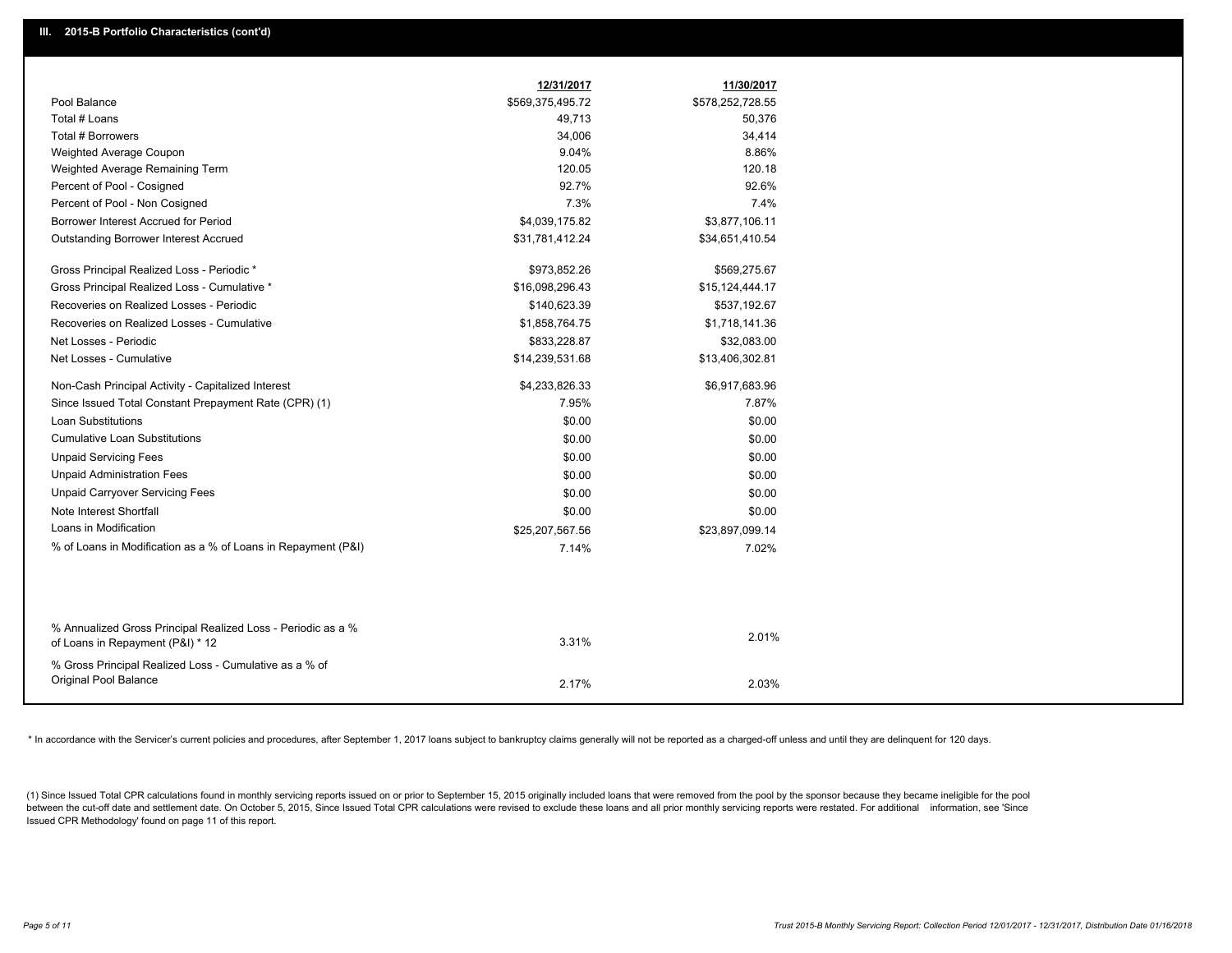#### **Loan Program**  A

|                                    | Weighted<br><b>Average Coupon</b> | # LOANS | <b>\$ AMOUNT</b> | $%$ *     |
|------------------------------------|-----------------------------------|---------|------------------|-----------|
| - Smart Option Interest-Only Loans | 7.88%                             | 10,694  | \$96,150,032.01  | 16.887%   |
| - Smart Option Fixed Pay Loans     | 8.93%                             | 13,633  | \$180,635,872.84 | 31.725%   |
| - Smart Option Deferred Loans      | 9.33%                             | 25,386  | \$292,589,590.87 | 51.388%   |
| - Other Loan Programs              | $0.00\%$                          | 0       | \$0.00           | $0.000\%$ |
| <b>Total</b>                       | 8.96%                             | 49,713  | \$569,375,495.72 | 100.000%  |

\* Percentages may not total 100% due to rounding

B

C

**Index Type**

|                       | Weighted<br><b>Average Coupon</b> | # LOANS | <b>S AMOUNT</b>  | $%$ *     |
|-----------------------|-----------------------------------|---------|------------------|-----------|
| - Fixed Rate Loans    | 8.33%                             | 9,743   | \$127,942,306.37 | 22.471%   |
| - LIBOR Indexed Loans | 9.14%                             | 39,970  | \$441,433,189.35 | 77.529%   |
| - Other Index Rates   | $0.00\%$                          |         | \$0.00           | $0.000\%$ |
| <b>Total</b>          | 8.96%                             | 49,713  | \$569,375,495.72 | 100.000%  |

\* Percentages may not total 100% due to rounding

### **Weighted Average Recent FICO**

| 3,954<br>3,193<br>5,474<br>10,882 | \$42,175,185.86<br>\$34,790,708.70<br>\$61,782,300.38<br>\$127,712,328.84                                               | 7.407%<br>6.110%<br>10.851%<br>22.430% |
|-----------------------------------|-------------------------------------------------------------------------------------------------------------------------|----------------------------------------|
|                                   |                                                                                                                         |                                        |
|                                   |                                                                                                                         |                                        |
|                                   |                                                                                                                         |                                        |
|                                   |                                                                                                                         |                                        |
| 26,201                            | \$302,785,319.69                                                                                                        | 53.178%                                |
| 9                                 | \$129,652.25                                                                                                            | 0.023%                                 |
| 49,713                            | \$569,375,495.72                                                                                                        | 100.000%                               |
|                                   |                                                                                                                         |                                        |
|                                   | 1 Includes trust private education loans where recent FICO is unavailable or obtaining recent FICO is prohibited by law |                                        |

WAC reflects WAC3 To conform with company standard reporting these sections now include Princial and Interest Accrued to Capitalize.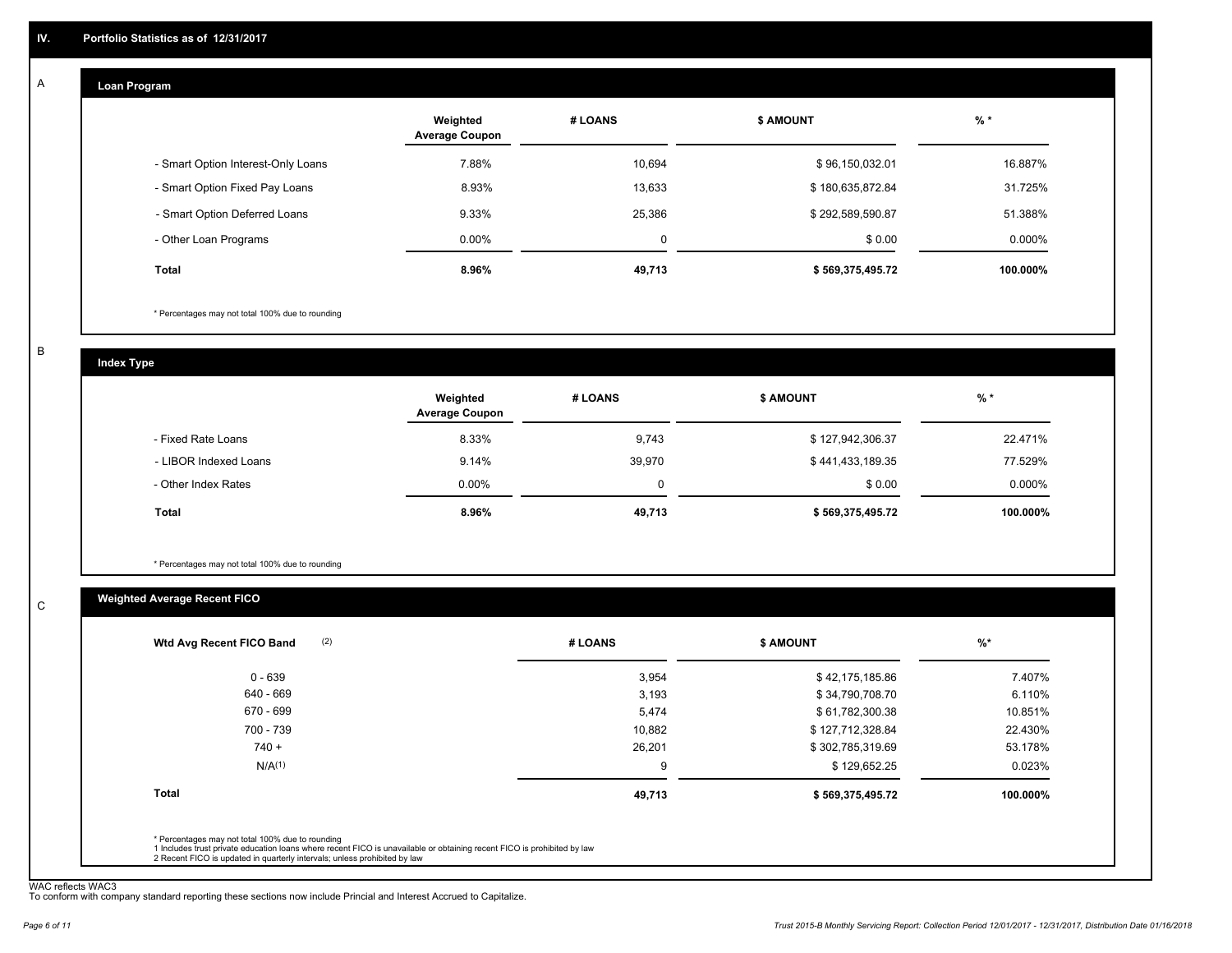| ٧. |       | 2015-B Reserve Account and Principal Distribution Calculations                             |                  |  |
|----|-------|--------------------------------------------------------------------------------------------|------------------|--|
| А. |       | <b>Reserve Account</b>                                                                     |                  |  |
|    |       | Specified Reserve Account Balance                                                          | \$1,896,081.00   |  |
|    |       | Actual Reserve Account Balance                                                             | \$1,896,081.00   |  |
| В. |       | <b>Principal Distribution Amount</b>                                                       |                  |  |
|    | i.    | Class A Notes Outstanding                                                                  | \$345,894,760.11 |  |
|    | ii.   | Pool Balance                                                                               | \$569,375,495.72 |  |
|    | iii.  | First Priority Principal Distribution Amount (i - ii)                                      | \$0.00           |  |
|    |       |                                                                                            |                  |  |
|    | iv.   | Class A and B Notes Outstanding                                                            | \$415,894,760.11 |  |
|    | v.    | First Priority Principal Distribution Amount                                               | \$0.00           |  |
|    | vi.   | Pool Balance                                                                               | \$569,375,495.72 |  |
|    | vii.  | Specified Overcollateralization Amount                                                     | \$170,812,648.72 |  |
|    |       | Available Funds (after payment of waterfall items A through H)<br>viii.                    | \$10,162,620.45  |  |
|    | ix.   | <b>Class C Notes Outstanding</b>                                                           | \$50,000,000.00  |  |
|    | x.    | Regular Principal Distribution Amount (if (iv > 0, (iv - v) - (vi - vii), min(viii, ix))   | \$17,331,913.11  |  |
|    | xi.   | Pool Balance                                                                               | \$569,375,495.72 |  |
|    | xii.  | 10% of Initial Pool Balance                                                                | \$74,339,449.62  |  |
|    |       |                                                                                            | \$0.00           |  |
|    | xiii. | First Priority Principal Distribution Amount                                               |                  |  |
|    | xiv.  | Regular Principal Distribution Amount                                                      | \$17,331,913.11  |  |
|    | XV.   | Available Funds (after payment of waterfall items A through J)                             | \$0.00           |  |
|    |       | xvi. Additional Principal Distribution Amount (if(ix $\lt$ = x, min(xv, xi - xiii - xiv))) | \$0.00           |  |
|    |       |                                                                                            |                  |  |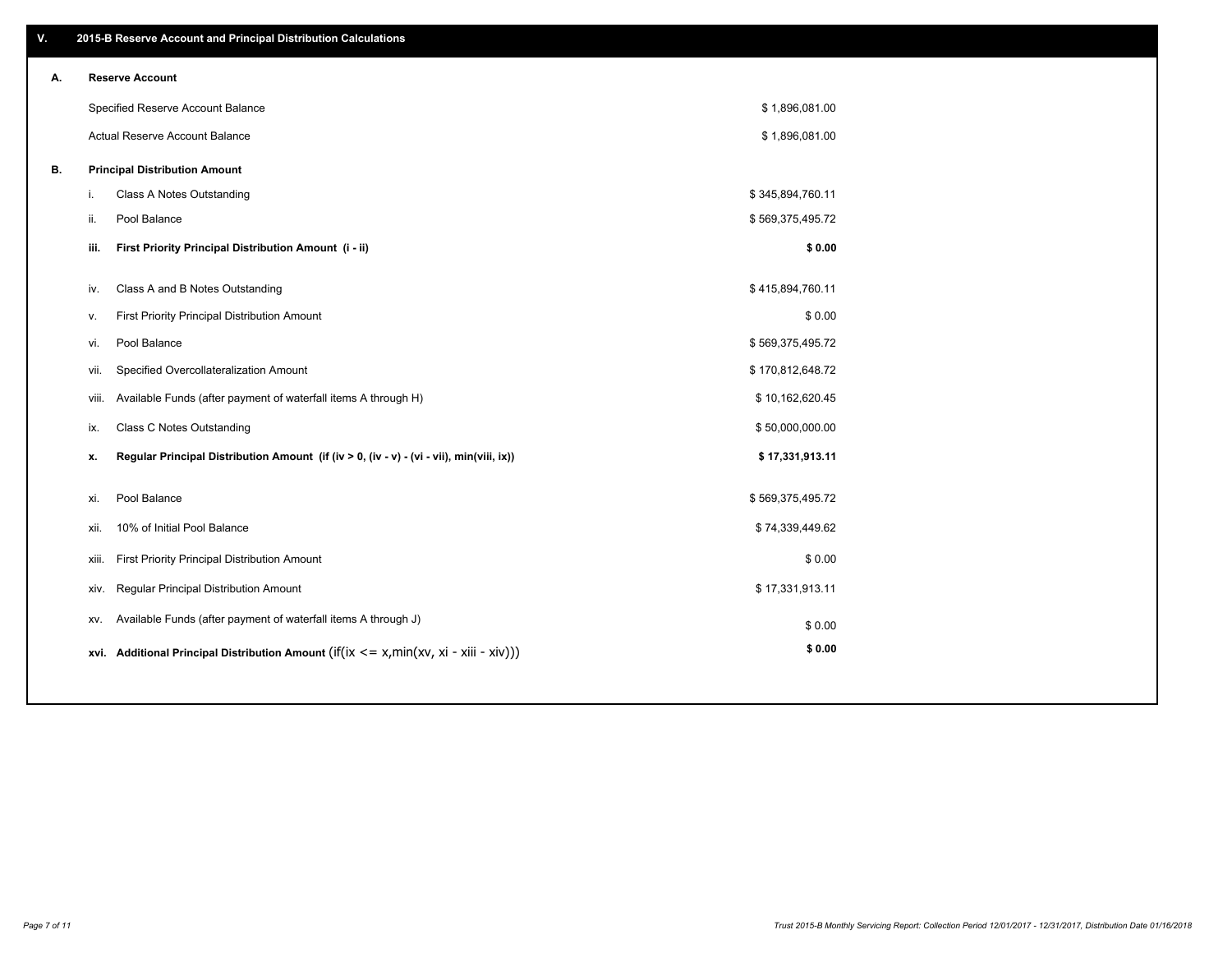|           |                                                         | Paid            | <b>Funds Balance</b> |
|-----------|---------------------------------------------------------|-----------------|----------------------|
|           |                                                         |                 |                      |
|           | <b>Total Available Funds</b>                            |                 | \$11,806,922.86      |
| A         | <b>Trustee Fees</b>                                     | \$0.00          | \$11,806,922.86      |
| B         | <b>Servicing Fees</b>                                   | \$365,415.31    | \$11,441,507.55      |
| C         | i. Administration Fees                                  | \$8,333.00      | \$11,433,174.55      |
|           | ii. Unreimbursed Administrator Advances plus any Unpaid | \$0.00          | \$11,433,174.55      |
| D         | Class A Noteholders Interest Distribution Amount        | \$878,887.43    | \$10,554,287.12      |
| Ε         | <b>First Priority Principal Payment</b>                 | \$0.00          | \$10,554,287.12      |
| F         | Class B Noteholders Interest Distribution Amount        | \$204,166.67    | \$10,350,120.45      |
| G         | Class C Noteholders Interest Distribution Amount        | \$187,500.00    | \$10,162,620.45      |
| н         | <b>Reinstatement Reserve Account</b>                    | \$0.00          | \$10,162,620.45      |
|           | <b>Regular Principal Distribution</b>                   | \$10,162,620.45 | \$0.00               |
| J         | <b>Carryover Servicing Fees</b>                         | \$0.00          | \$0.00               |
| K         | Additional Principal Distribution Amount                | \$0.00          | \$0.00               |
| ч.        | Unpaid Expenses of Trustee                              | \$0.00          | \$0.00               |
| М         | Unpaid Expenses of Administrator                        | \$0.00          | \$0.00               |
| ${\sf N}$ | Remaining Funds to the Residual Certificateholders      | \$0.00          | \$0.00               |

#### **Waterfall Conditions**

| А. | <b>Class C Noteholders' Interest Distribution Condition</b>                                                                                                                                     |                  |
|----|-------------------------------------------------------------------------------------------------------------------------------------------------------------------------------------------------|------------------|
|    | Pool Balance                                                                                                                                                                                    | \$569,375,495.72 |
|    | Class A and B Notes Outstanding<br>ii.                                                                                                                                                          | \$415,894,760.11 |
|    | Class C Noteholders' Interest Distribution Ratio (i / ii)<br>iii.                                                                                                                               | 136.90%          |
|    | Minimum Ratio<br>iv.                                                                                                                                                                            | 110.00%          |
|    | Is the Class C Noteholders' Interest Distribution Condition Satisfied (iii > iv)<br>v.                                                                                                          | $\checkmark$     |
|    |                                                                                                                                                                                                 |                  |
|    | * If the Class C Noteholders' Interest Distribution Condition is satisfied then the amount of interest accrued at the Class C Rate for the Accrual Period is Released on the distribution Date. |                  |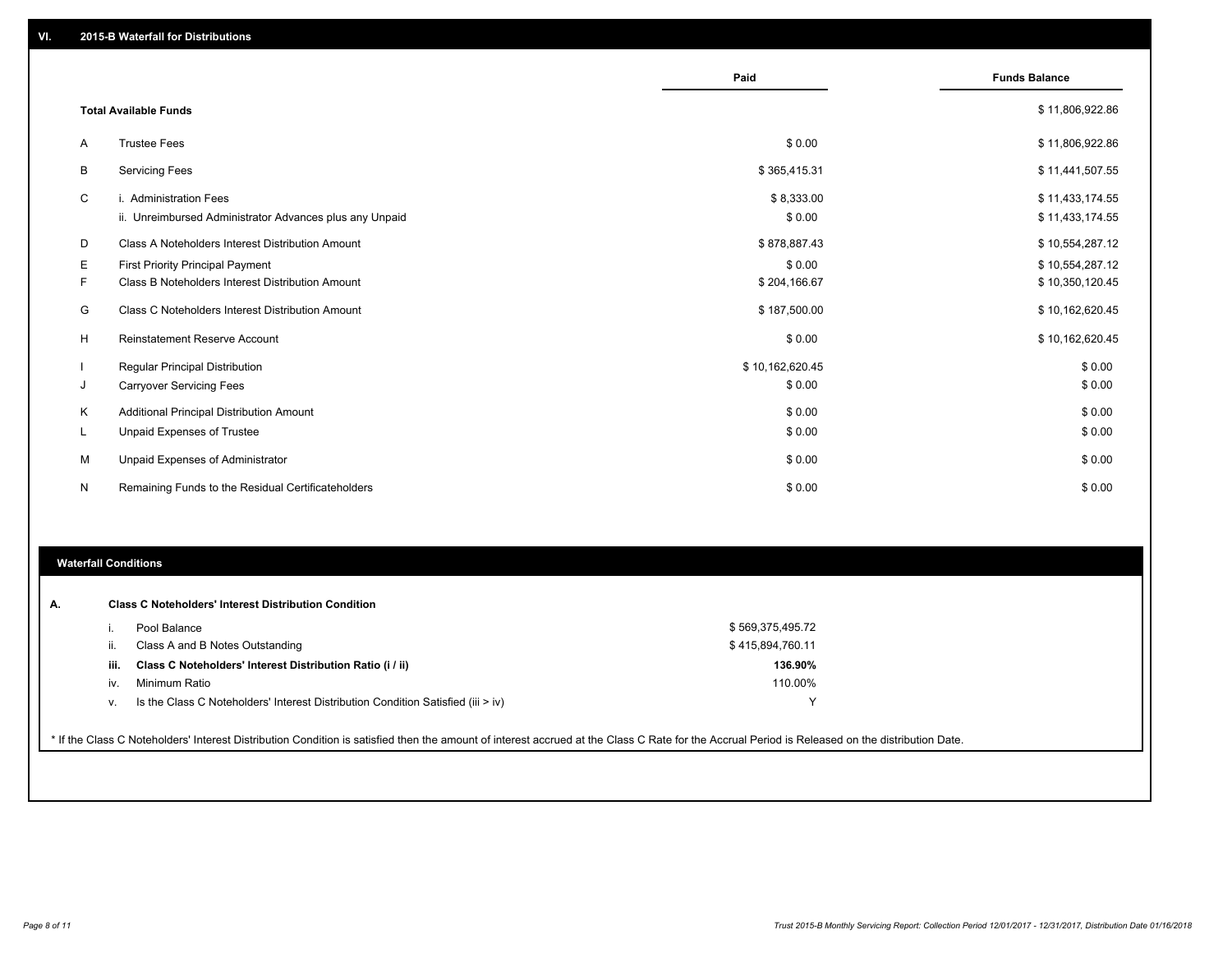## Ending Balance Factor Paydown Factor 0.036037661 0.036037661 0.000000000 Ending Principal Balance \$ 77,519,754.66 \$83,212,385.00 \$75,000,000.00 \$75,000,000.00 Principal Paid \$6,919,230.94 \$ 3,243,389.51 \$ - Interest Shortfall \$ - \$ - \$ - Interest Paid \$158,023.48 \$ 205,728.62 \$ 205,728.62 \$ 205,728.62 \$ 205,135.33 Total Interest Due \$ 458,023.48 \$ 205,728.62 \$ 215,135.33 Interest Shortfall from Prior Period Plus Accrued Interest \$ - \$ - \$ - Current Interest Due \$ 458,023.48 \$ 205,728.62 \$ 215,135.33 Accrued Interest Factor 0.002483333 0.002379582 0.002868471 Interest Rate\* 2.98000% 2.67703% 3.22703% Daycount Fraction 0.08333333 0.08888889 0.08888889 Accrual Period End 1/15/2018 1/16/2018 1/16/2018 Accrual Period Begin 2/15/2017 12/15/2017 12/15/2017 12/15/2017 12/15/2017 12/15/2017 12/15/2017 Record Date (Days Prior to Distribution) 1 1 NEW YORK BUSINESS DAY 1 NEW YORK BUSINESS DAY 1 NEW YORK BUSINESS DAY Spread/Fixed Rate 2.98% 1.20% 1.75% Index FIXED LIBOR LIBOR Beginning Balance \$ 75,000,000.00 \$ \$ \$ 86,455,774.51 \$ \$ 86,455,774.51 \$ \$ 75,000,000.00 Cusip/Isin 78448QAB4 78448QAC2 78448QAD0 **A2A A2B A3** 0.924582056 0.924582056 1.000000000 **Distribution Amounts**

\* Pay rates for Current Distribution. For the interest rates applicable to the next distribution date, please see https://www.salliemae.com/about/investors/data/SMBabrate.txt.

**VII. 2015-B Distributions**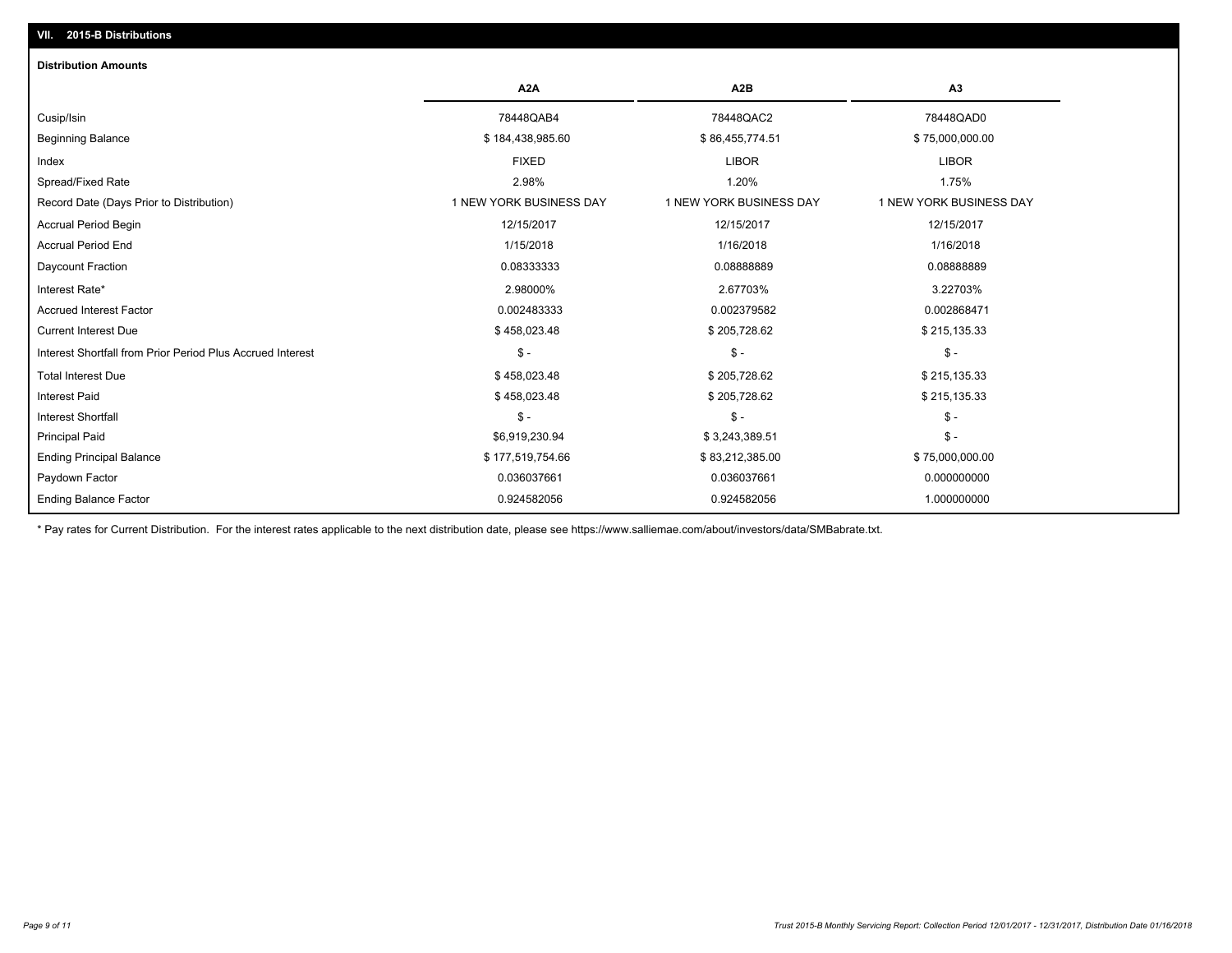| <b>Distribution Amounts</b>                                |                         |                         |
|------------------------------------------------------------|-------------------------|-------------------------|
|                                                            | в                       | С                       |
| Cusip/Isin                                                 | 78448QAE8               | 78448QAF5               |
| <b>Beginning Balance</b>                                   | \$70,000,000.00         | \$50,000,000.00         |
| Index                                                      | <b>FIXED</b>            | <b>FIXED</b>            |
| Spread/Fixed Rate                                          | 3.50%                   | 4.50%                   |
| Record Date (Days Prior to Distribution)                   | 1 NEW YORK BUSINESS DAY | 1 NEW YORK BUSINESS DAY |
| Accrual Period Begin                                       | 12/15/2017              | 12/15/2017              |
| <b>Accrual Period End</b>                                  | 1/15/2018               | 1/15/2018               |
| Daycount Fraction                                          | 0.08333333              | 0.08333333              |
| Interest Rate*                                             | 3.50000%                | 4.50000%                |
| <b>Accrued Interest Factor</b>                             | 0.002916667             | 0.003750000             |
| <b>Current Interest Due</b>                                | \$204,166.67            | \$187,500.00            |
| Interest Shortfall from Prior Period Plus Accrued Interest | $\mathsf{\$}$ -         | $$ -$                   |
| <b>Total Interest Due</b>                                  | \$204,166.67            | \$187,500.00            |
| <b>Interest Paid</b>                                       | \$204,166.67            | \$187,500.00            |
| <b>Interest Shortfall</b>                                  | $\mathsf{\$}$ -         | $$ -$                   |
| <b>Principal Paid</b>                                      | $S -$                   | $$ -$                   |
| <b>Ending Principal Balance</b>                            | \$70,000,000.00         | \$50,000,000.00         |
| Paydown Factor                                             | 0.000000000             | 0.000000000             |
| <b>Ending Balance Factor</b>                               | 1.000000000             | 1.000000000             |

\* Pay rates for Current Distribution. For the interest rates applicable to the next distribution date, please see https://www.salliemae.com/about/investors/data/SMBabrate.txt.

**VII. 2015-B Distributions**